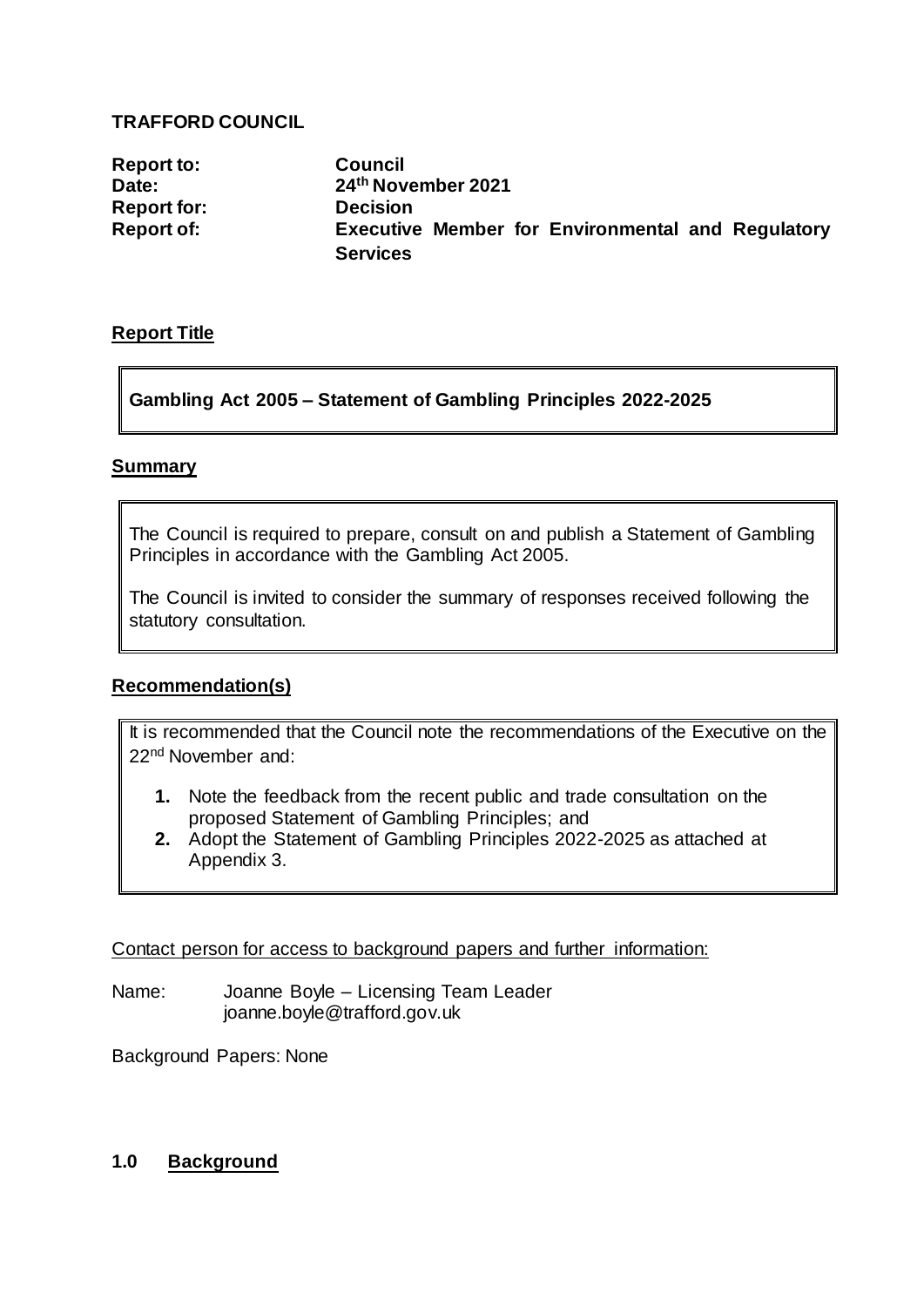| Relationship to Policy                |                                                                                                                                                                                                                                                                                                                  |
|---------------------------------------|------------------------------------------------------------------------------------------------------------------------------------------------------------------------------------------------------------------------------------------------------------------------------------------------------------------|
| <b>Framework/Corporate Priorities</b> | Having a Policy on how the Council will administer its<br>functions under the Gambling Act 2005 makes the<br>processing of applications more efficient by giving<br>residents, applicants and decision makers clear<br>what factors will be taken<br>quidance on<br>into<br>consideration when making decisions. |
| Relationship to GM Policy or          | The Policy reflects the common approach to be taken                                                                                                                                                                                                                                                              |
| <b>Strategy Framework</b>             | across all 10 Greater Manchester Authorities.                                                                                                                                                                                                                                                                    |
| Financial                             | There will be no net additional cost to the Council                                                                                                                                                                                                                                                              |
| Legal Implications:                   | Section 349 of the Gambling Act requires the Council to<br>publish a Statement of Gambling Policy every three<br>vears.                                                                                                                                                                                          |
| Equality/Diversity Implications       | An EIA is attached to the report at Appendix 4                                                                                                                                                                                                                                                                   |
| Sustainability Implications           | None                                                                                                                                                                                                                                                                                                             |
| <b>Carbon Reduction</b>               | None                                                                                                                                                                                                                                                                                                             |
| Staffing/E-Government/Asset           | None                                                                                                                                                                                                                                                                                                             |
| Management Implications               |                                                                                                                                                                                                                                                                                                                  |
| <b>Risk Management Implications</b>   | None                                                                                                                                                                                                                                                                                                             |
| Health and Safety Implications        | None                                                                                                                                                                                                                                                                                                             |
| Health and Well-being Implications    | One of the aims of the policy is to prevent and reduce                                                                                                                                                                                                                                                           |
|                                       | the negative impacts of gambling on individuals,                                                                                                                                                                                                                                                                 |
|                                       | families and communities. We are working with partners<br>across Greater Manchester to ensure that gambling is a                                                                                                                                                                                                 |
|                                       | safe and enjoyable activity for all who choose to take                                                                                                                                                                                                                                                           |
|                                       | part.                                                                                                                                                                                                                                                                                                            |

- 1.1 Under the terms of the Gambling Act 2005 the Council is required to prepare, consult on and publish a statement of principles that it proposes to apply in exercising its functions under the Act, applicable to a three year period. The Council published its last Statement of Gambling Principles on the 31st January 2019 and must now review and publish any revisions to its Principles by 31<sup>st</sup> January 2022.
- 1.2 The Council's Statement of Principles was reviewed to ascertain if it was necessary to update the policy to incorporate either any new guidance from the Gambling Commission; or any significant changes in the local area.
- 1.3 This year the 10 Greater Manchester Licensing Authorities have agreed to take a common approach to refreshing their gambling policies, so this policy reflects the principles adopted across the region.

## **2.0 Revisions (Highlighted yellow in Policy Document)**

**3.0 Equality Impact Assessment**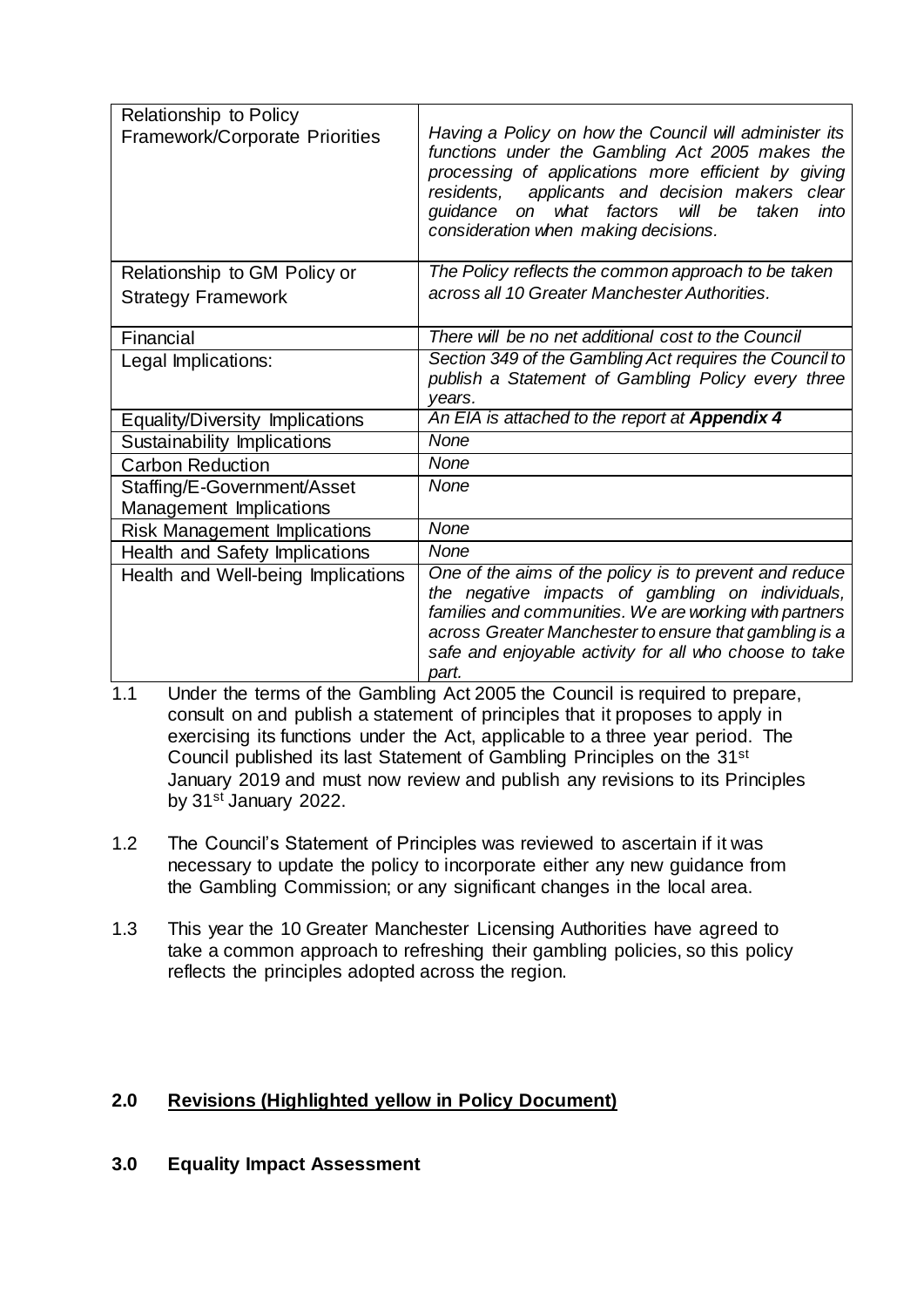3.1 The assessment found no significant negative impact anticipated from implementing the proposed changes to the Policy. The Act is a permissive

| Paragraph     | Revision | Reason                                                                                                                                                                                                                                                                                                                                                                   |
|---------------|----------|--------------------------------------------------------------------------------------------------------------------------------------------------------------------------------------------------------------------------------------------------------------------------------------------------------------------------------------------------------------------------|
| $2.2 - 2.5$   | Addition | To define and differentiate clearly the definitions of<br>'Gaming', 'Betting' and 'Lottery'                                                                                                                                                                                                                                                                              |
| 2.6           | Addition | It changes the responsibility of the regulation of<br>Gambling to being Shared between the Gambling<br>Commission (GC) and Local Authorities (LA). GC<br>take lead to ensure Gambling is conducted in a fair<br>and open manner through administration and<br>enforcement. GC are responsible for remote<br>gambling activities via the internet, television or<br>radio |
| $3.11 - 3.17$ | Addition | It includes the Councils commitment to reference<br>consult Public<br>Health<br>regarding<br>their<br>and<br>involvement/insight of research, raising<br>awareness and treatment programmes relating to<br>Gambling disorder within GM.                                                                                                                                  |
|               |          | It directs the Director of Public Health to the<br>Gambling Commissions toolkit.                                                                                                                                                                                                                                                                                         |
| 3.23-3.28     | Addition | Clarifies the Local Authority (LA) view on sharing<br>the<br>information<br>in<br>course<br>processing<br>of<br>applications, abiding by the Freedom of<br>Information Act and the General Data Protection<br>Regulation (GDPR).                                                                                                                                         |
|               |          | Identifies what circumstances that information will<br>be kept in the context of the Gambling Act.                                                                                                                                                                                                                                                                       |
|               |          | Places a Statutory duty on the LA to notify various<br>parties regarding applications using statutory<br>forms.                                                                                                                                                                                                                                                          |
|               |          | Inserts a commitment by the LA in several<br>circumstances to notify the GC of information<br>received i.e. concern regarding serious disorder,<br>the suitability of operators; and if an alcohol<br>licenced premise/club/institute are holding bingo in<br>the week with stakes and prizes exceeding £2000                                                            |

regime and applications must be granted unless there are good reasons not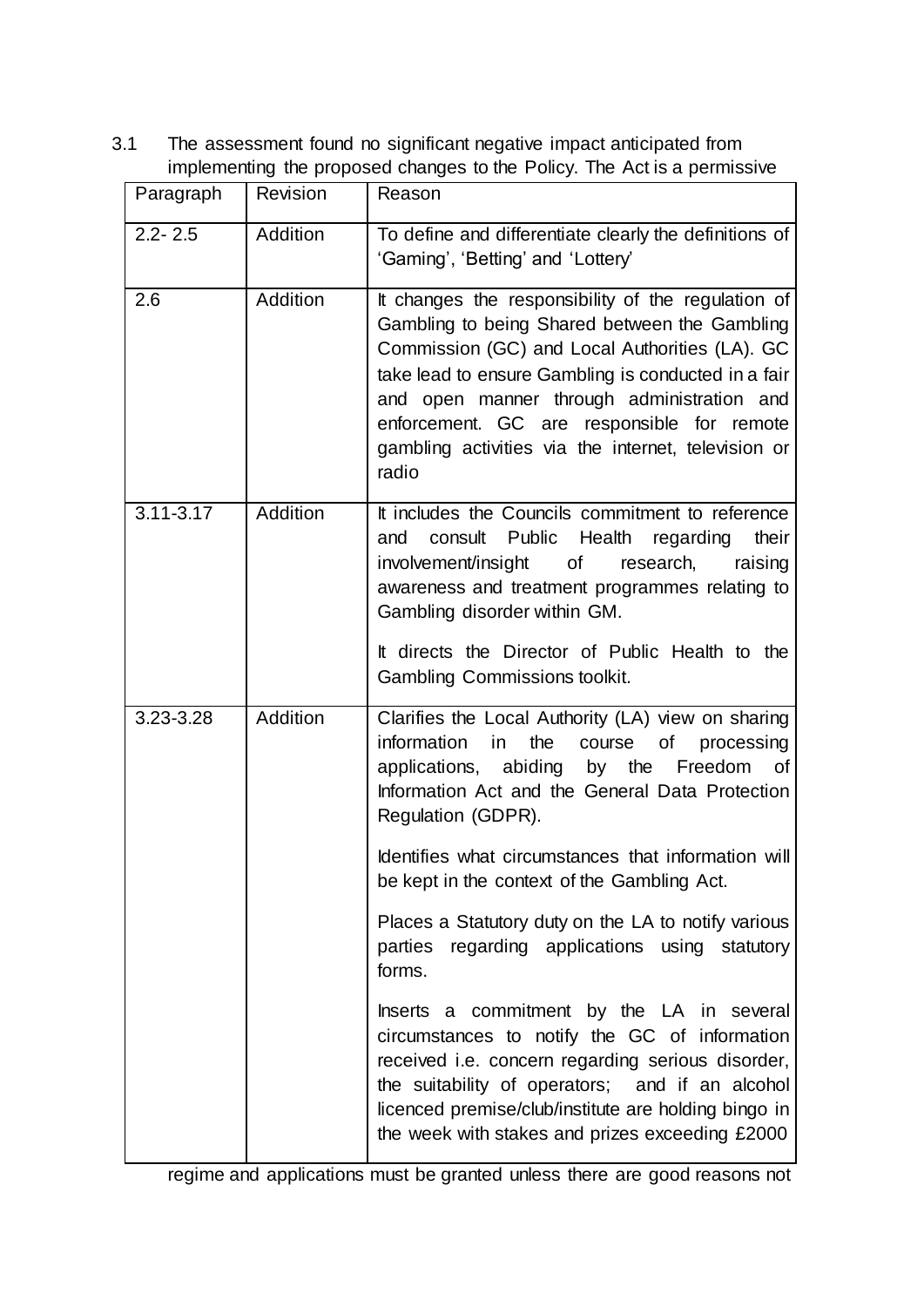|               |          | Emphasises that the LA will act in accordance with<br>legislation and guidance from the commission and<br>adopt better regulation                                                                                                                         |
|---------------|----------|-----------------------------------------------------------------------------------------------------------------------------------------------------------------------------------------------------------------------------------------------------------|
| 3.36-3.39     | Addition | This section details factors which will not be<br>relevant in respect of a licence application if<br>'Interested parties' or 'responsible authorities' wish<br>to comment.                                                                                |
| $3.45 - 3.47$ | Addition | Inserts additional requirements of premises that<br>can be used for gambling and will be granted a<br>licence. It notes that a licence will not prejudice or<br>prevent action under appropriate planning or<br>building law.                             |
| 3.48-3.51     | Addition | Inserts applicant requirements set out under The<br>Gambling Act (s51) to submit plans of premises to<br>the LA to assess whether they are fit and proper<br>for gambling, and is appropriate in conjunction with<br>the risk assessment.                 |
| 3.52          | Addition | Inserts additional considerations for applicants in<br>their plans of track events                                                                                                                                                                        |
| $4.6 - 4.7$   | Addition | Adds additional considerations for the LA to<br>consider in determining whether to grant or refuse<br>an application.                                                                                                                                     |
| $4.8 - 4.10$  | Addition | Sets out how the licensing committee decides<br>what conditions are applied to a premises licence<br>and specifies the different organisations who can<br>specify conditions.                                                                             |
| 4.15          | Addition | Additional bullet point for the LA to consider when<br>determining whether to go ahead and review a<br>licence.                                                                                                                                           |
| $5.1 - 5.18$  | Addition | additional relevant factors<br>when<br>include<br>To<br>determining an application and review.                                                                                                                                                            |
| $5.25 - 5.27$ | Addition | Additions and inclusions to prevent gambling from<br>being a source of disorder and associated with<br>crime or disorder; additional needs to consult and<br>develop relationships with the police; additional<br>measures to be considered and included. |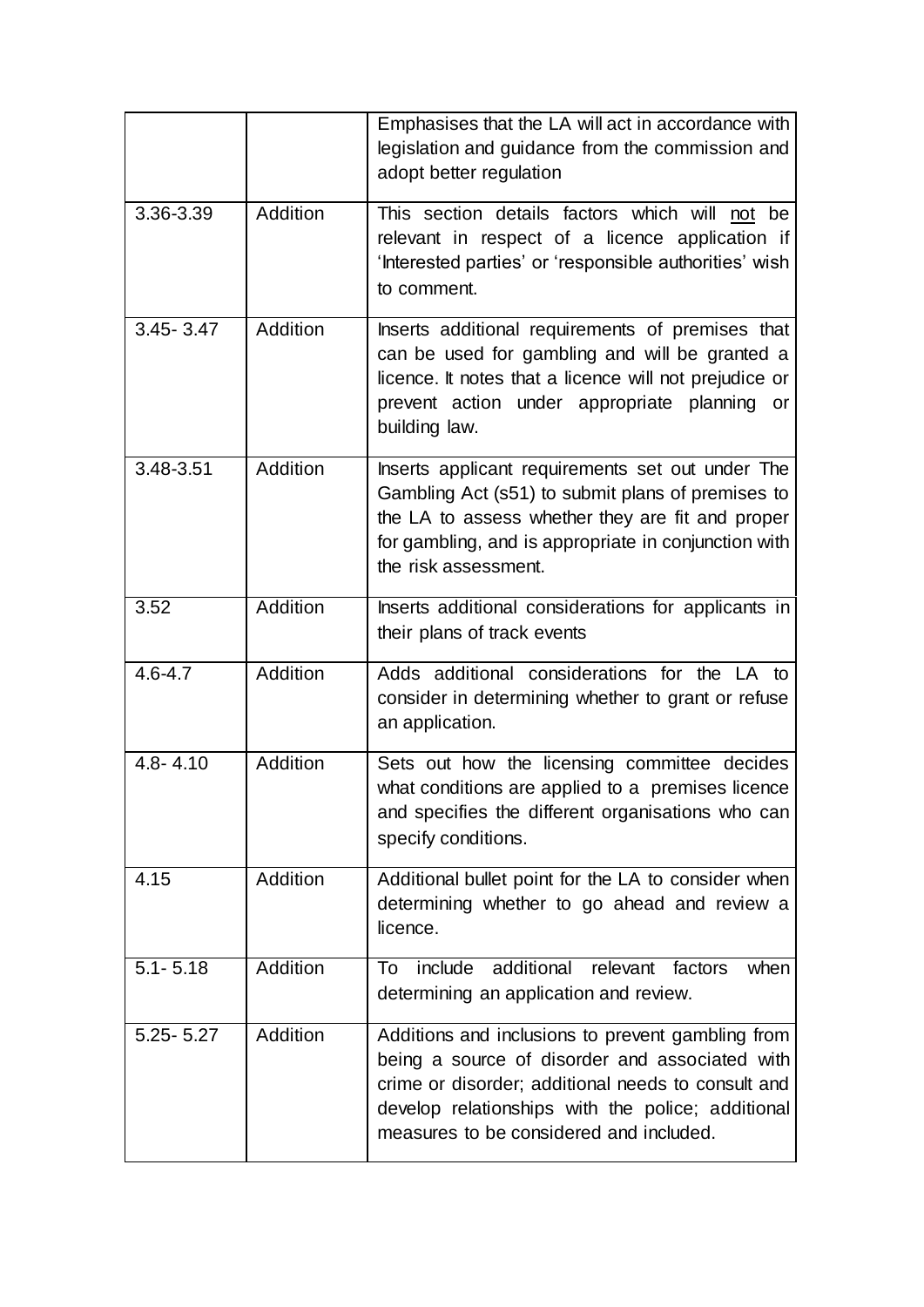| 5.28      | Addition        | Includes the general objective of ensuring that<br>gambling is conducted in a fair and open way                                                                                                                                                                                                                                                       |
|-----------|-----------------|-------------------------------------------------------------------------------------------------------------------------------------------------------------------------------------------------------------------------------------------------------------------------------------------------------------------------------------------------------|
| 5.30-5.36 | Addition        | Inserts how licensees and applicants will be<br>expected to demonstrate they have carefully<br>considered vulnerable persons and the protection<br>children from harm. It<br>includes<br>of<br>having<br>arrangements in place for preventing underage<br>gambling,                                                                                   |
|           |                 | It includes the onus to consult a Mental Health<br>Advisor and formulate a policy to protect persons<br>of mental impairment or mental health difficulties<br>from being harmed, or exploited.                                                                                                                                                        |
|           |                 | Arrangements in place for multi-occupancy<br>premises, having arrangements in place for<br>controlling access to children and the capability of<br>different uses.                                                                                                                                                                                    |
|           |                 | Children not being permitted to premises where<br>there are, or being able to, use Category C<br>machines or above                                                                                                                                                                                                                                    |
| 5.37-5.39 | Addition        | Inclusion of expectations of operators when it<br>comes to their staffing provision.                                                                                                                                                                                                                                                                  |
| 5.40-5.43 | Addition        | Inclusion of expectation on operators to data<br>share. Expectation to keep track of problem<br>gambling in Trafford and share that information<br>with the Licensing Section when requested. A<br>template has been included of information to be<br>provided.                                                                                       |
| 5.44-5.55 | <b>Addition</b> | Expectation of all customer facing staff and<br>management staff to have knowledge and training<br>to tackle risks and promote responsible gambling.<br>It inserts a list of expectations of knowledge. There<br>is also an expectation with managers to support<br>standards with regard to protecting children from<br>harm and vulnerable persons. |
| 5.46-5.51 | Addition        | Sets out the expectation on how operators should<br>monitor gaming and layout.                                                                                                                                                                                                                                                                        |

to do so and each licence application, where representations are made, will be considered against the three key Gambling Act objectives, namely: 1.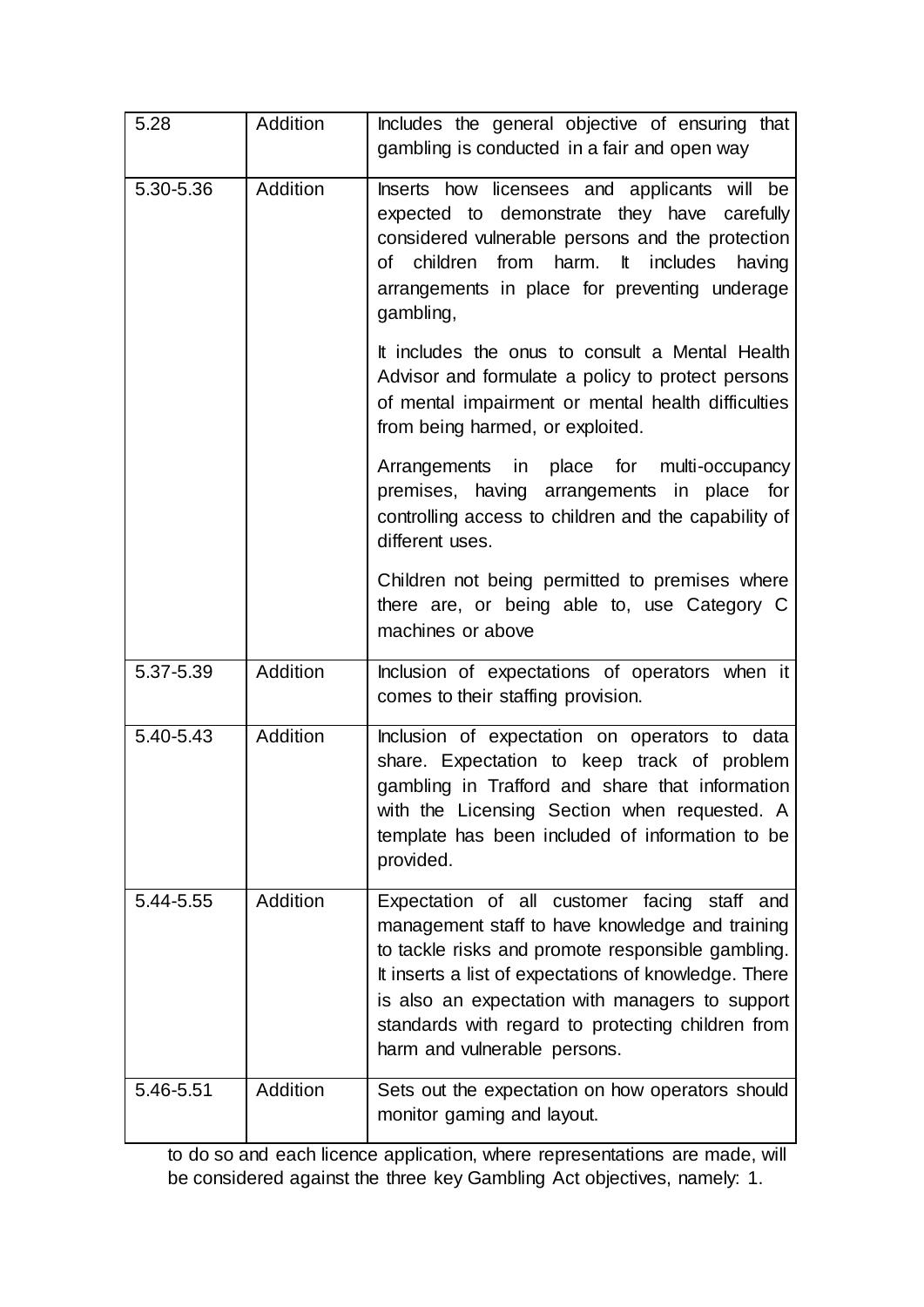| 6.12          | Addition | Expectation on operators to provide a breakdown<br>of the number of electronic bingo machine<br>terminals that they provide at their premises.                                                                                                                                                                                                                    |
|---------------|----------|-------------------------------------------------------------------------------------------------------------------------------------------------------------------------------------------------------------------------------------------------------------------------------------------------------------------------------------------------------------------|
| $6.13 - 6.22$ | Addition | Inserts requirements and restrictions for gaming<br>machines at bingo premises, including limiting the<br>number and times that the bingo machines are not<br>provided. It allows for the licensing authority to limit<br>the number.                                                                                                                             |
| $6.23 - 6.25$ | Addition | It acknowledges the phenomenon of Bongo Bingo<br>in reliance of an alcohol licence. It encourages<br>send<br>responsible<br>gambling<br>to<br>out<br>venues<br>messages.                                                                                                                                                                                          |
| 6.26-6.29     | Addition | Insertion to betting premises to encourage<br>participation in the Safe Bet Alliance<br>and<br>demonstrate and incorporate safety measures. It<br>stipulates times for betting premises, and that<br>licensing authorities can only vary the hours if they<br>have robust measures in place. It allows LA the<br>power to restrict the number of betting machines |
| $7.6 - 7.9$   | Addition | Inserts further measures for Unlicensed Family<br>Entertainment centres, requiring the need for a<br>permit if the premises does not hold a premises<br>licence.                                                                                                                                                                                                  |

Preventing gambling from being a source of crime or disorder, being associated with crime or disorder or being used to support crime, 2. Ensuring that gambling is conducted in a fair and open way, and 3. Protecting children and other vulnerable persons from being harmed or exploited.

- 3.2 In the policy applicants are requested to have regard to the type of people that are likely to visit their premises in their application when identifying the steps they will take to promote the licensing objectives. Applicants will be expected to propose steps to ensure that the physical layout of the premises does not present any risks to 'vulnerable' people, some of whom may be disabled.
- 3.3 The policy outlines what the licensing authority's duty is and what the Council expects from licence holders in respect of protecting young people from harm. The policy makes provision for Children and Young Peoples services to act as the responsible authority for matters relating to the protection of children from harm and enables them to comment on variations/new applications and request reviews of licences.

## **4.0 Other Options**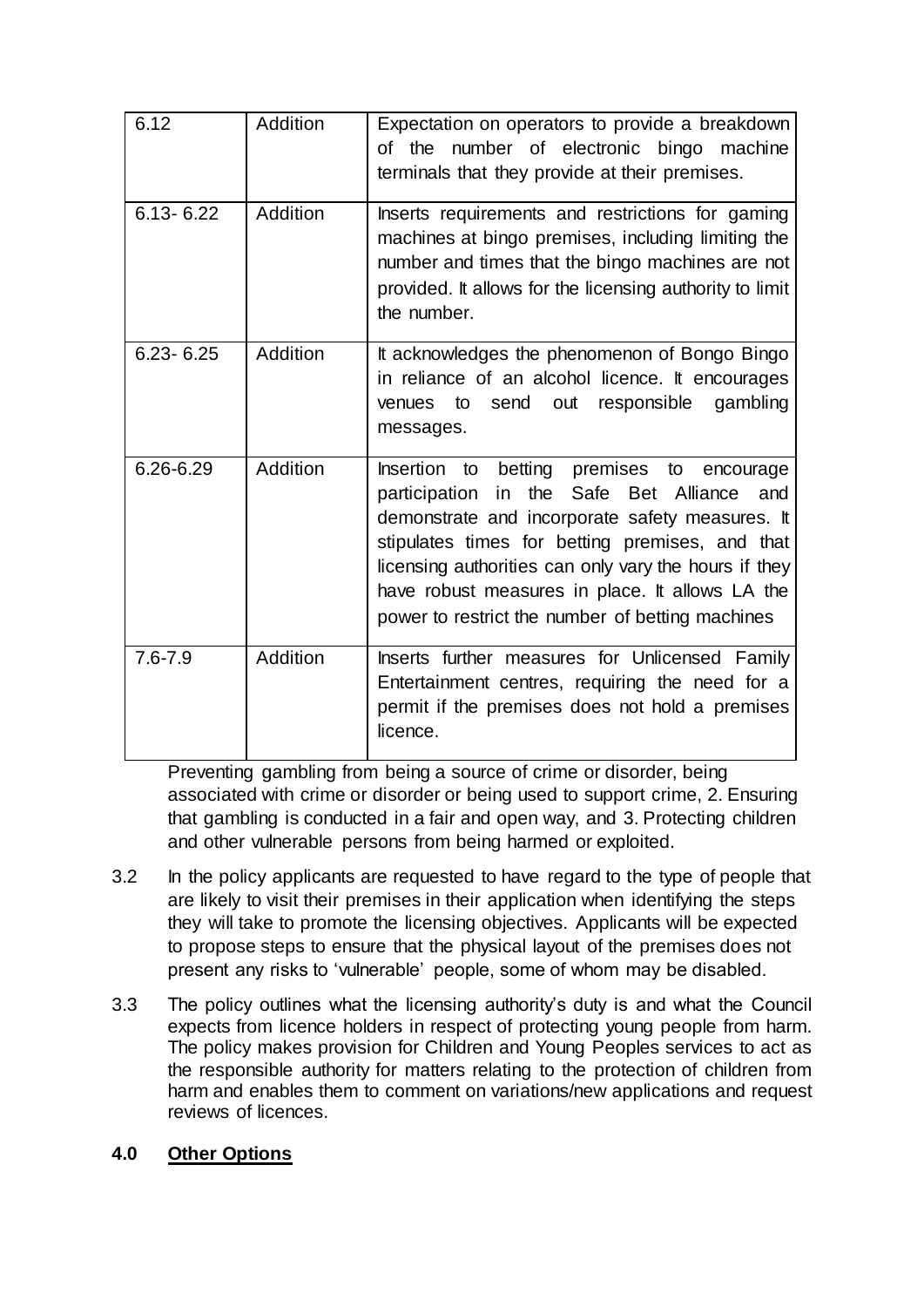- 4.1 One option is for the Council not to approve and publish a Statement of Gambling Principles. The consequences of this course of action would be that the Council would not be complying with the requirement of the Gambling Act 2005, and the Council would not be able to effectively carry out any function in respect of applications made under the Act.
- 4.2 An alternative option would be to not include the proposed revisions in the Policy document. The consequences of this course of action would be that the Council could be seen as out of step with the other 9 Greater Manchester Authorities whose shared aim is to reduce the negative impacts of gambling; and to ensure that gambling is a safe and enjoyable activity for all who take part.

#### **5.0 Consultation**

- 5.1 The Act requires the Council to consult on its Policy with the police; those who represent the interests of gambling businesses in their area; and those which represent interested persons likely to be affected. The Policy was consulted on between the 9th July 2021 and the 3rd September 2021.
- 5.2 The Council received one direct response to its consultation which is detailed at **Appendix 1 – Summary of Responses**.
- 5.3 Oldham and Manchester Councils received a response from the Betting and Gaming Council as part of their consultation which has been accepted as a response to all 10 authorities and is detailed at **Appendix 2- Summary of Response - Betting and Gaming Council.**
- 5.4 A copy of the Council's proposed Statement of Gambling Principles for 2022 2025 is attached to this report at **Appendix 3**.
- 5.5 The Principles, if approved, will come into force on **31st January 2022**, and will remain in force for a period not exceeding three years, and will be subject to review and further consultation before **31st January 2025**. The Council will keep the policy under review, making any amendments as it considers appropriate.

#### **6.0 Reasons for Recommendation**

6.1 The Council is legally required to prepare, consult on and publish a statement of principles that it proposes to apply in exercising its functions under the Gambling Act, applicable to a three year period. The Statement of Principles proposed reflects the common approach to be taken across all 10 Greater Manchester Authorities to the processing of applications, giving clear guidance on what factors will be taken into consideration when making decisions. One of the aims of the policy is to prevent and reduce the negative impacts of gambling on individuals, families and communities.

#### **7.0 Recommendation***.*